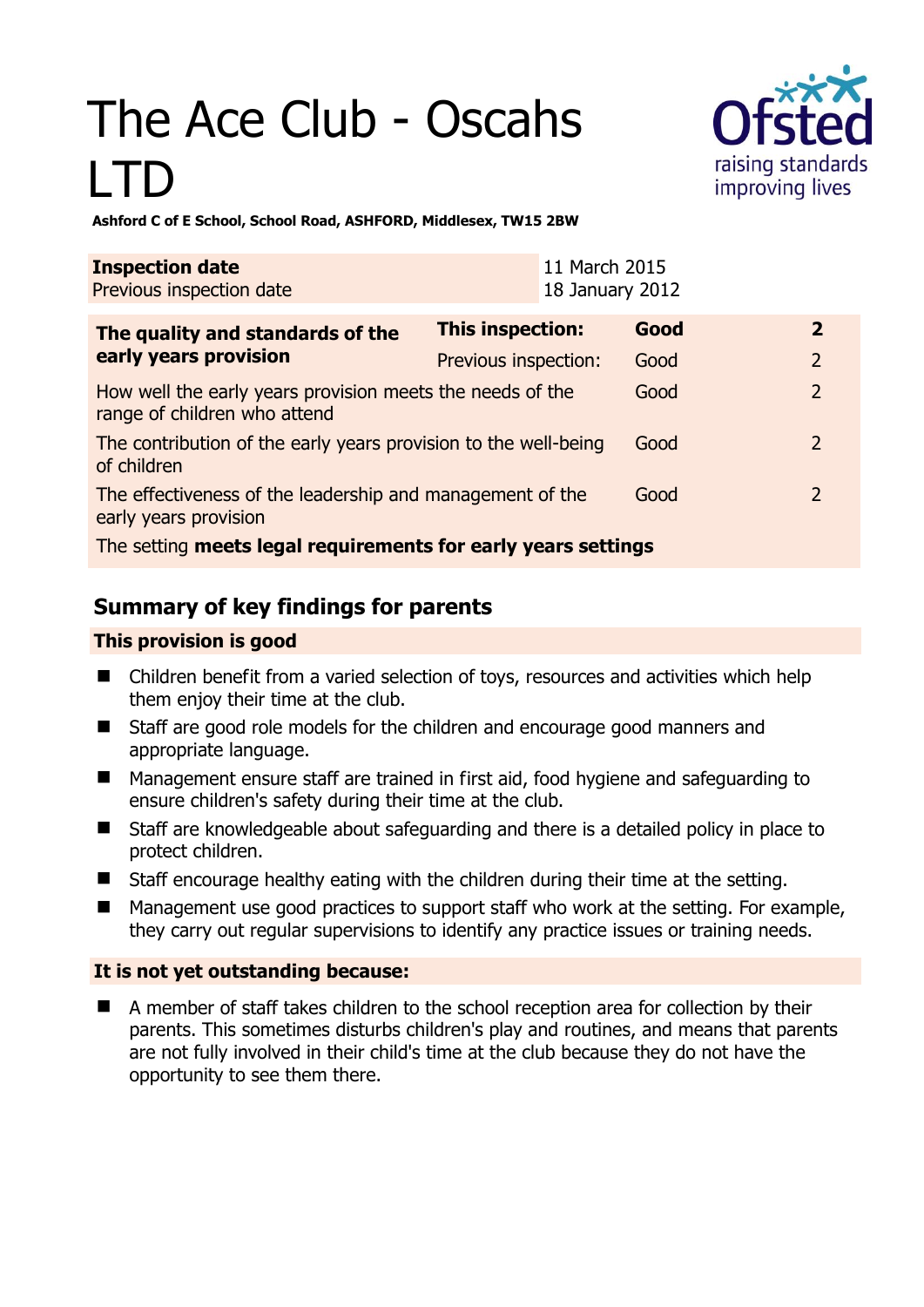# **What the setting needs to do to improve further**

#### **To further improve the quality of the early years provision the provider should:**

 $\blacksquare$  review collection procedures to allow parents more involvement with their child's time at the club and to cause minimal disruption to children.

#### **Inspection activities**

- $\blacksquare$  The inspector held a meeting with the manager/nominated person
- The inspector observed activities and the quality of teaching.
- The inspector checked evidence of the suitability and qualifications of staff working with the children and the provider's procedures for self-evaluation.

#### **Inspector**

Jessica Richardson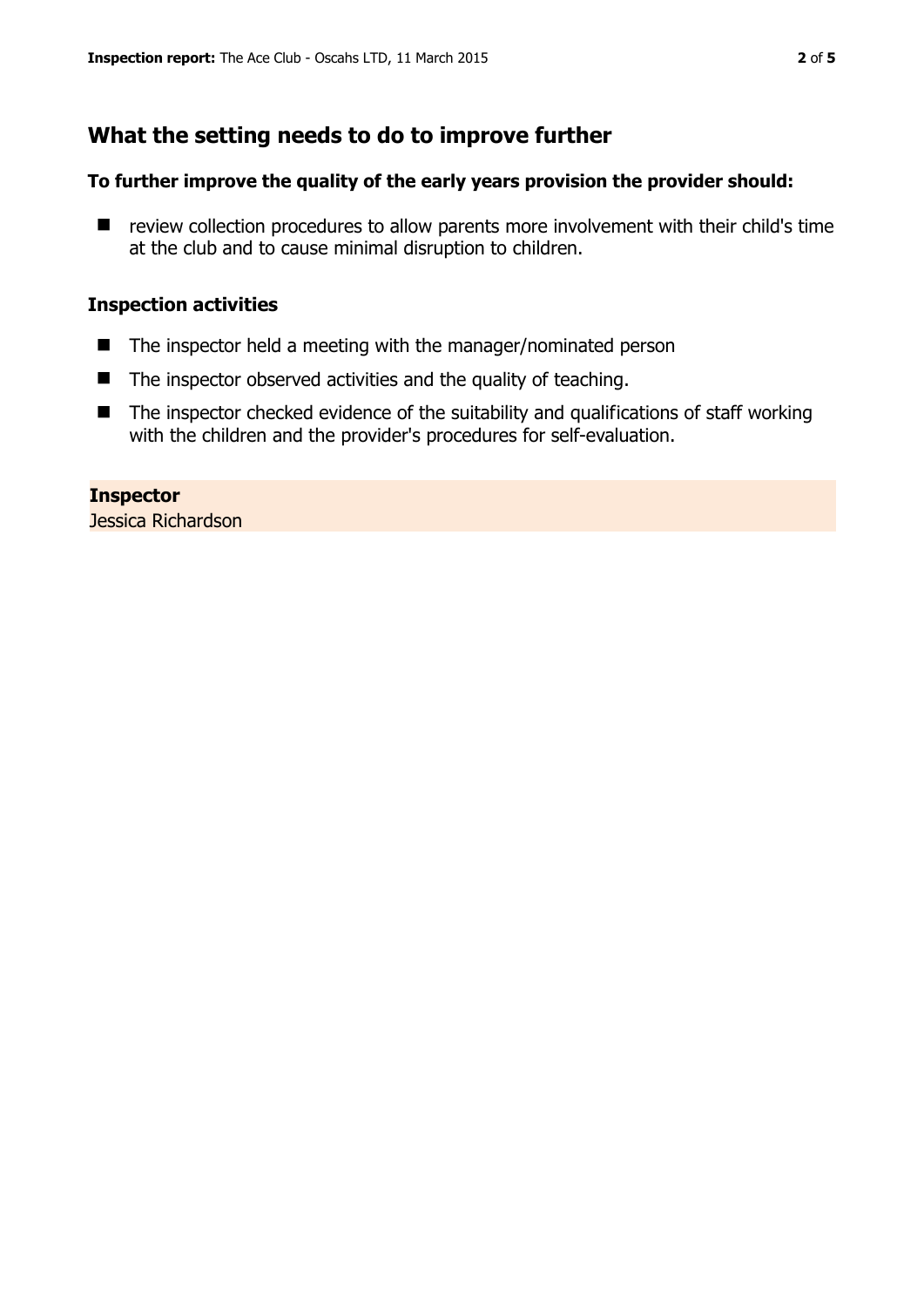## **Inspection findings**

#### **How well the early years provision meets the needs of the range of children who attend. This is good**

Staff demonstrate a good understanding of the children that attend the club. They support children to complete activities, such as completing a word search activity, and give praise to develop their confidence. Staff ask children about their homes and families which develops their self-confidence and self-esteem. Staff recognise the different age and abilities of the children that attend. They provide appropriate activities, such as arts and crafts, and games, and give support to children to complete them. Staff encourage children to share and take turns and resolve any issues they have. The club rules are displayed as a reminder for children. This supports children's skills as they move on to the next stage of their development. Staff communicate well with the parents through discussion and via email and text to inform them about their child's time at the club.

#### **The contribution of the early years provision to the well-being of children is good**

The environment for the children is safe and welcoming. The hall is well organised and there is easy access to the toilets to encourage children's independence. The school has good security in place to ensure only suitable people enter. Children benefit from an outdoor space where they can be active and engage in physical play. They enjoy playing basketball and making up their own outdoor games. Staff promote good hygiene practices by reminding children to wash their hands before meals and when using the bathroom. Staff communicate well and deploy themselves successfully to ensure the children's safety. Staff encourage children to help tidy up and keep the environment safe. They give children count downs so they are prepared for what is happening next.

#### **The effectiveness of the leadership and management of the early years provision is good**

The management team has a good understanding of the requirements of the Early Years Foundation Stage and how to keep children safe. It follows robust recruitment practices to ensure the suitability of the staff that work with the children. Staff fully utilise local authority training and use this knowledge to benefit the children. Management and staff evaluate their practice and seek feedback from parents to help them evaluate the quality of the provision. The management team completes daily risk assessments to provide children with a safe environment. There are detailed policies and procedures in place to protect children. For example, staff implement a no mobile phone and camera policy. Staff have an easily accessible first aid kit in case of emergency to help them treat children promptly. Staff also have good procedures in place for if they have to evacuate the building to ensure the safety of the children.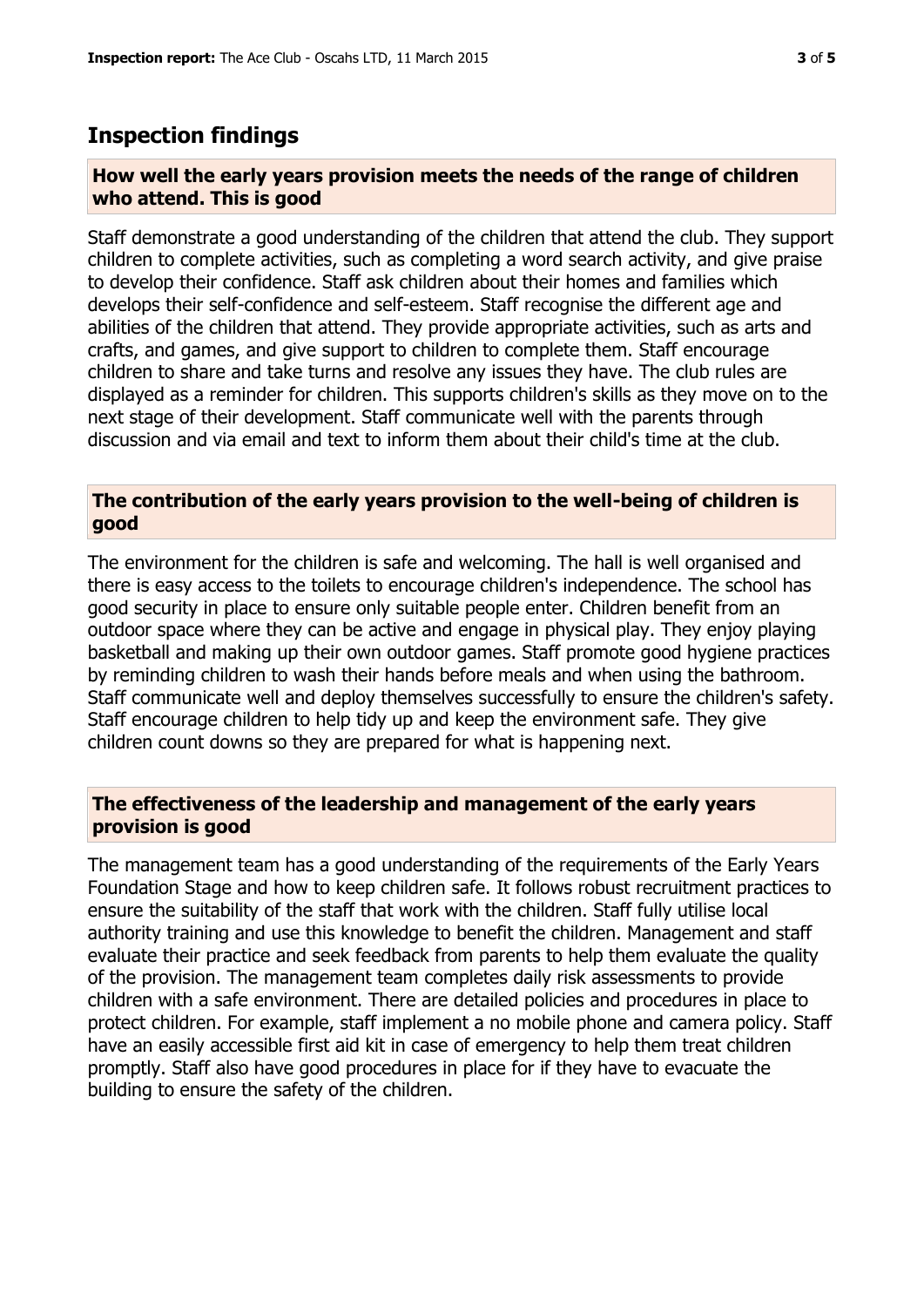# **Setting details**

| Unique reference number       | EY430273                 |  |  |
|-------------------------------|--------------------------|--|--|
| <b>Local authority</b>        | Surrey                   |  |  |
| <b>Inspection number</b>      | 823587                   |  |  |
| <b>Type of provision</b>      | Out of school provision  |  |  |
| <b>Registration category</b>  | Childcare - Non-Domestic |  |  |
| <b>Age range of children</b>  | $4 - 8$                  |  |  |
| <b>Total number of places</b> | 16                       |  |  |
| Number of children on roll    | 2                        |  |  |
| <b>Name of provider</b>       | Oscahs Ltd               |  |  |
| Date of previous inspection   | 18 January 2012          |  |  |
| <b>Telephone number</b>       | 07934598091              |  |  |

The Ace Club - OSCAHS Ltd was registered in 2011. It is a privately owned provision and is one of four after-school clubs operated by OSCAHS Ltd. The club provides after school care and is situated at Ashford Primary School, Ashford, Middlesex. The club operates each weekday from 3pm to 6pm, during term time only. There are two members of staff. One has a qualification at level 2.

This inspection was carried out by Ofsted under sections 49 and 50 of the Childcare Act 2006 on the quality and standards of provision that is registered on the Early Years Register. The registered person must ensure that this provision complies with the statutory framework for children's learning, development and care, known as the Early Years Foundation Stage.

Any complaints about the inspection or the report should be made following the procedures set out in the guidance 'Complaints procedure: raising concerns and making complaints about Ofsted', which is available from Ofsted's website: www.gov.uk/government/organisations/ofsted. If you would like Ofsted to send you a copy of the guidance, please telephone 0300 123 4234, or email enquiries@ofsted.gov.uk.